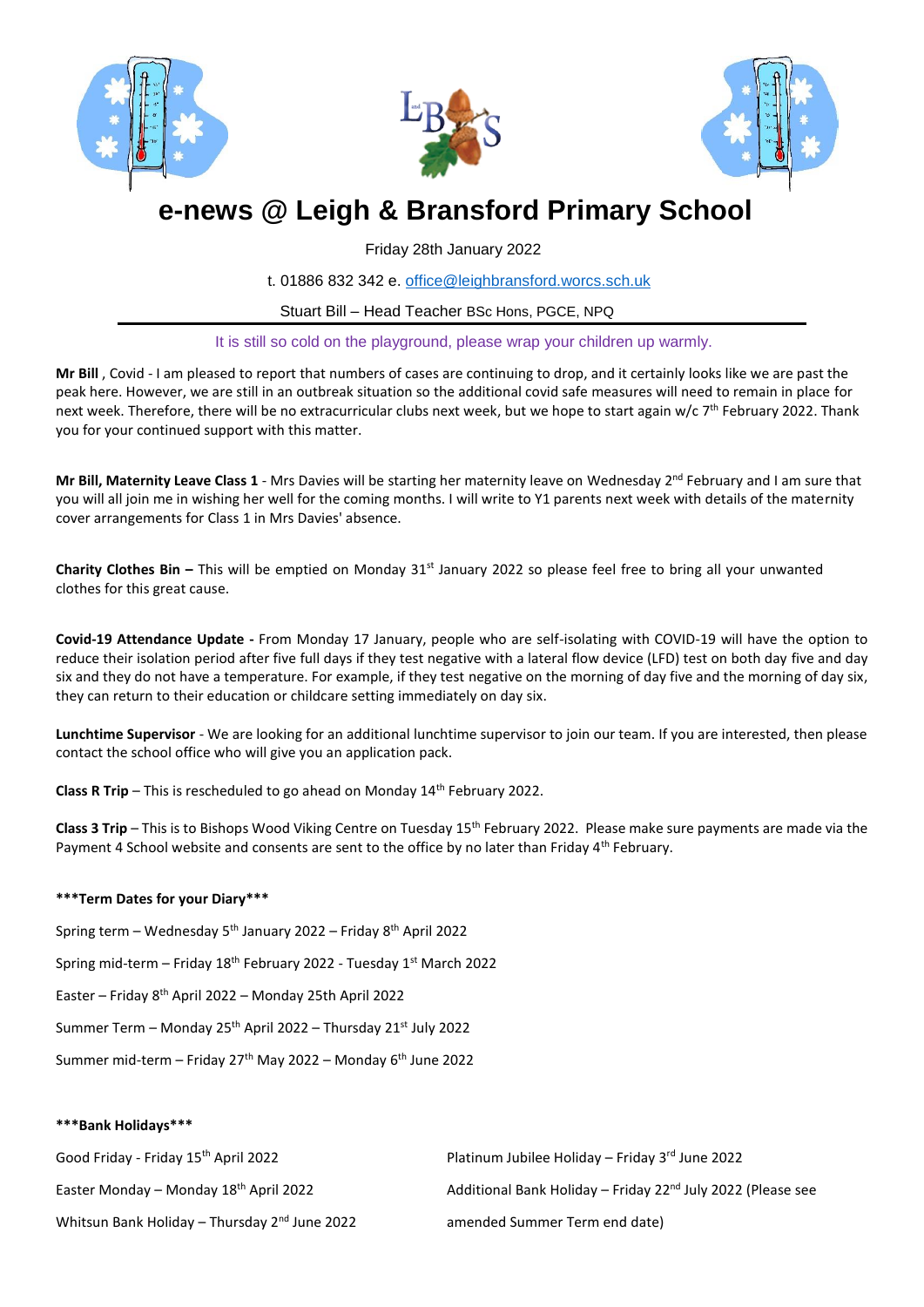# **Celebrating our Successes and Achievements**

#### **Beatrix Potter Writer of the Week Award (Remember the work is displayed in Reception for one week so come and see)**

- Reception Great letter formation whilst name writing.
- Class 1 Isabella: For fantastic independent sentences about Paddington Bear.
- Class 2 Deri: Working hard on his handwriting and forming joins correctly.
- Class 3 Archie: For a great postcard to the author Andy Shepherd
- Class 4 Ned: For always striving to improve his work.
- Class 5 Max T: For an excellent non chronological report about evolution.
- Class 6 Maisy: For a fantastic chapter summary.

#### **Alan Turing Maths Award**

- Reception Matilda: Great enthusiasm for maths this week.
- Class 1 Amelia: For excellent systematic recording of number bonds.
- Class 2 Isla: For working out tricky word problems in maths.
- Class 3 Roshanna: For excellent recall of our number facts.
- Class 4 Ashleigh: For developing her times tables knowledge and applying them in her work.
- Class 5 Luca D: For excellent work in learning about perimeter.
- Class 6 Tom: Brilliant knowledge of multiplying and dividing fractions.
- Class 6 Darcy: Fantastic problem solving skills.

#### **Dr Seuss Reading Award**

- Reception Annie: Great reading this week Annie.
- Class 3 Leo & Scarlett: For amazing discussions in whole class reading lessons.

#### **William Morris Art Award**

Reception – Finn: A fantastic drawing of a footballer.

#### **Rosa Parks History Award**

Class 5 – Evie: For an excellent historical report about the Shang Dynasty in Ancient China.